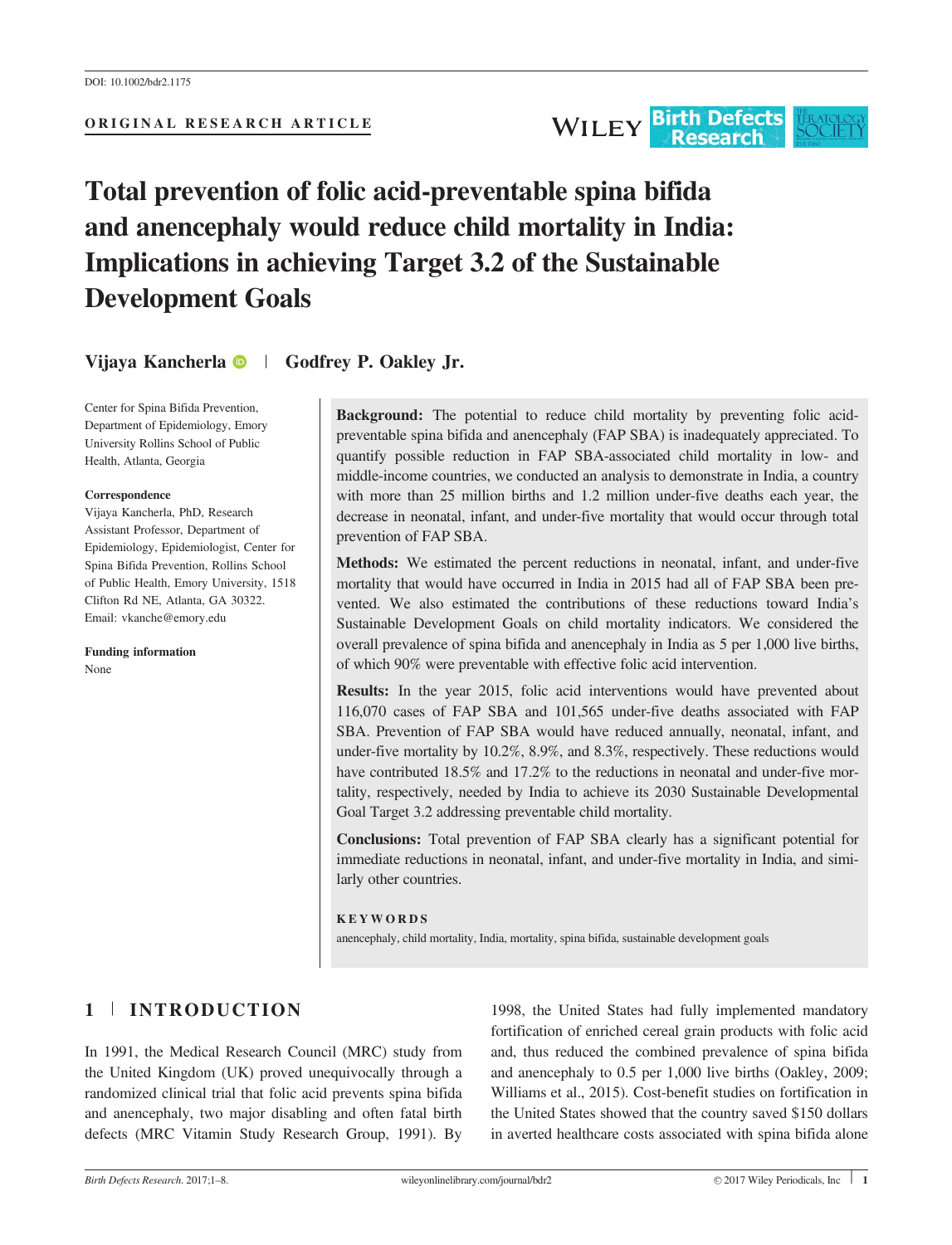for every \$1 dollar spent on implementing the fortification program (Grosse, Berry, Tilford, Kucik, & Waitzman, 2016). Two post-fortification case–control studies showed that fortification with folic acid has prevented almost all if not all of folic acid preventable-spina bifida and anencephaly (FAP SBA), and that maternal intake of additional periconceptional folic acid supplementation did not provide further benefit in reducing the risk of these birth defects (Ahrens, Yazdy, Mitchell, & Werler, 2011; Mosley et al., 2009). Currently, about 60 countries have implemented mandatory folic acid fortification, and several have reported consistently similar reductions in the post-fortification prevalence of FAP SBA (Arth et al., 2016).

Almost all babies born with anencephaly die within a few hours after birth; the survival among those born with spina bifida is better, especially in high-income countries (Shurtleff, Luthy, Nyberg, Benedetti, & Mack, 1994). According to the Atlas of Country Resources for Neurological Disorders by the World Health Organization and the World Federation of Neurology, most low- and middle-income countries do not have adequate resources or skilled healthcare providers (e.g., neurosurgeons) to care for children with spina bifida, often leading to preventable mortality (WHO, 2004). Studies examining mortality in spina bifida-affected births reported a significantly greater risk of death compared to their unaffected counterparts, especially during childhood (Oakeshott, Hunt, Poulton, & Reid, 2010; Wang, Hu, Druschel, & Kirby, 2011). In a developed country such as the United Kingdom, 35% of those born with spina bifida died before age five (Oakeshott et al., 2010). In the United States, a population-based registry study reported the survival probability among those born with spina bifida to be about 93% up to 7 days of age, 88% up to age 1 year, and 86% up to age 5 years (Wang et al., 2011). Similar data are lacking in a majority of low- and middle-income countries. One study in rural China, with a high prevalence of spina bifida (up to 2.9 per 1,000 total births), reported 100% mortality among those affected (Moore et al., 1997).

It has been almost 30 years since we learned that folic acid prevents spina bifida and anencephaly, yet our progress in preventing FAP SBA and associated mortality has been slow. Many of the low- and middle-income countries have yet to require fortification (Arth et al., 2016). Based on a large number of births, 10- to 20-fold higher prevalence of FAP SBA compared to countries with effective folic acid fortification policies, and a significantly high risk of mortality among those born with spina bifida and anencephaly, implementing evidence-based prevention strategies in lowand middle-income countries could make an important contribution toward reducing child mortality associated with these birth defects (Atta et al., 2016; Castillo-Lancellotti, Tur, & Uauy, 2013, Darmstadt et al., 2016).

Sustainable Development Goal (SDG) Target 3.2 proposes, "By 2030, end preventable deaths of newborns and children under five years of age, with all countries aiming to reduce neonatal mortality to at least as low as 12 per 1,000 live births and under-five mortality to at least as low as 25 per 1,000 live births" (Murray, 2015; Sustainable Development Goals, 2015). To illustrate the importance of prevention of FAP SBA in attaining the SDG Target 3.2 in low- and middle-income countries, we conducted an analysis on prevention of FAP SBA and its impact on child mortality in India.

In the year 2015, India recorded  $\sim$ 26 million live births and 1.2 million deaths under age five, contributing to 20% of global child deaths. To achieve its SDG target of having no more than 25 under-five deaths per 1,000 live births by year 2030, India would need to accelerate its childhood mortality prevention efforts by two- to three-times the current annual rate of reduction (You et al., 2015). The South East Asia Regional Office of the World Health Organization has specified that a large proportion of current neonatal deaths in India can be directly attributed to birth defects (WHO, 2015). To date, no state in India has permanently instituted mandatory folic acid fortification of centrally processed staples to prevent FAP SBA.

The aim of our analysis was to estimate: (1) the annual percent reduction in the rates of neonatal, infant, and underfive mortality that could occur through total prevention of FAP SBA and (2) the proportional contribution of FAP SBA prevention toward achieving the SDG for child mortality reduction.

## 2 <sup>|</sup> METHODS AND MATERIALS

We utilized latest available data from multiple sources on vital indicators including number of live births and child mortality statistics to estimate our findings for the year 2015.

Selected indicators and their data source are described below.

## 2.1 <sup>|</sup> Birth prevalence of spina bifida and anencephaly in India

Previous studies provide adequate support for our assumption of anencephaly and spina bifida prevalence in India to be 2.5 per 1,000 live births each, and their combined prevalence to be 5.0 per 1,000 live births. This assumption is based on the following supporting literature on combined prevalence of spina bifida and anencephaly among livebirths in India. The 2006 Global Report on Birth Defects by the March of Dimes, based on modeled estimates, reported the prevalence to be 4.7 per 1,000 live births in India (Christianson, Howson, & Modell, 2006). A recent meta-analysis from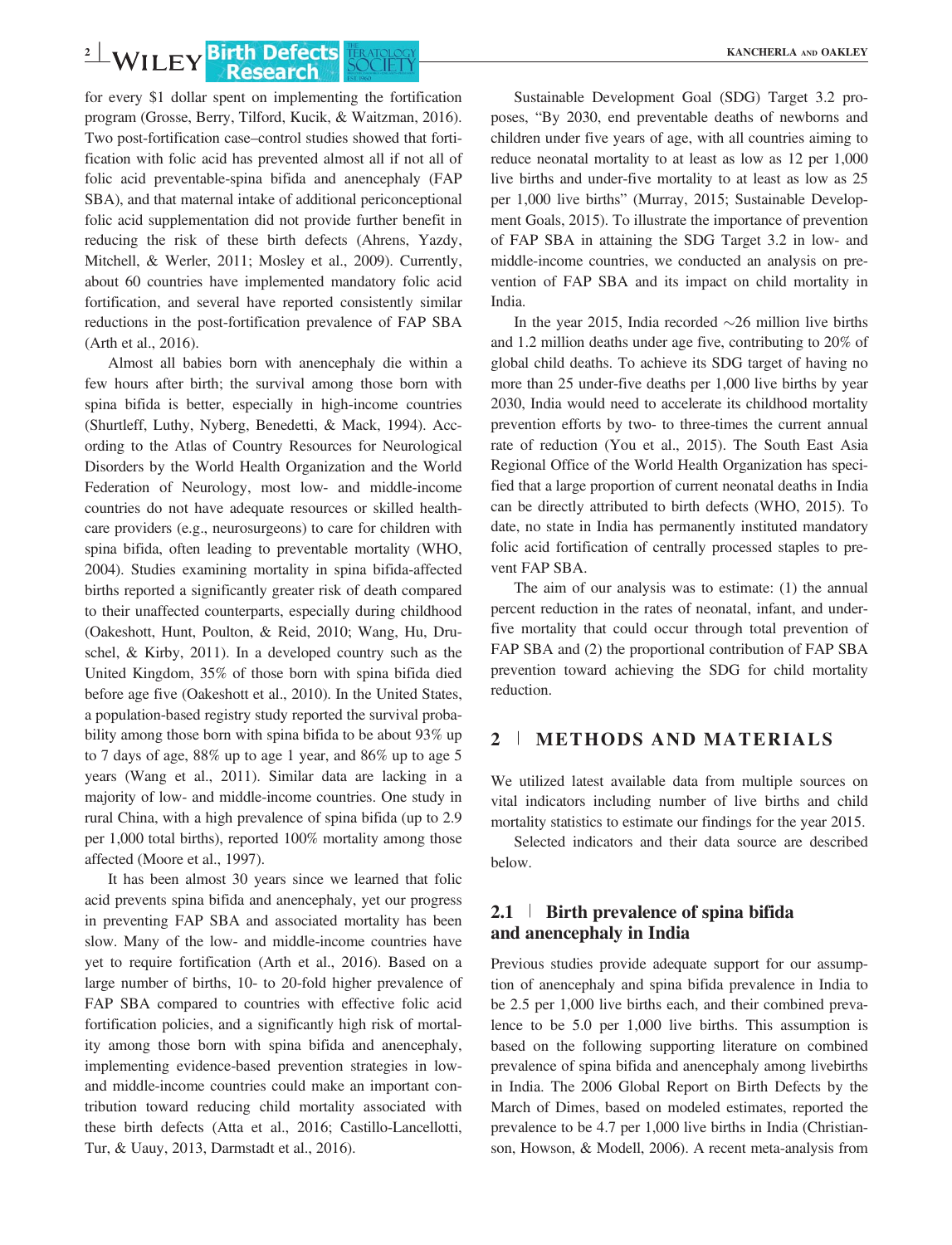India reported a prevalence of 4.1 per 1,000 total births, including live and stillbirths in the numerator and denominator (95% CI = 3.1, 5.4) (Bhide, Sagoo, Moorthie, Burton, & Kar, 2013). Several historic estimates point to an average prevalence of 5.0 per 1,000 births. McMahon and Yen described an unrecognized epidemic of spina bifida and anencephaly among live births in the mid-1930s in Boston and Providence, United States, where prevalence peaked at 5.0 per 1,000 births, with an equal proportion of spina bifida and anencephaly cases (MacMahon & Yen, 1971). In addition, a population-based surveillance of 28 week and older pregnancies in Belfast, Ireland, between 1964 and 1968 reported a live and stillbirth prevalence of neural tube defects to be 8.7 per 1,000 total births, also with an equal representation of both defects (Elwood & Nevin, 1973). More contemporary estimates from robust surveillance studies in northern China (including outcomes in pregnancies of at least 20 weeks' gestation) and the Newfoundland province in Canada (live births, stillbirths, and elective terminations of pregnancies due to fetal anomalies) report the prevalence to be 5.0 to 10 per 1,000 total births (Berry et al., 1999; De Wals et al., 2007).

# 2.2 <sup>|</sup> Method of estimating child mortality reduction through folic acid programs in India

We utilized country-specific data reported by the 2015 United Nations Inter-Agency Group for Child Mortality Estimation (IGME)—Levels and Trends in Child Mortality Report (United Nations, 2015) to record the total number of live births in India, and the three child mortality indicators including rates of: (1) neonatal mortality; (2) infant mortality; and (3) under-five mortality. Using above information, we estimated the annual absolute number of deaths in the neonatal, infant, and under-five age categories. We then estimated the number of preventable cases of spina bifida and anencephaly by subtracting the achievable baseline prevalence of all cases that are non-folic acid preventable (0.5 per 1,000 live births) from the total prevalence (5.0 per 1,000 live births). Thus, the FAP SBA in India was estimated to be at least 4.5 per 1,000 live births (Figure 1).

We applied known age-specific mortality probabilities to estimate the number of neonatal, infant, and under-five deaths associated with FAP SBA in India. However, data on mortality associated with spina bifida and anencephaly are lacking in most low- and middle-income countries, including India. Among studies that were available, we examined mortality statistics from a population-representative surveillance in Ireland for births between 1976 and 1987 (Sutton, Daly, & Kirke, 2008). For our analysis, this period in Ireland was assumed to be comparable to the current demographic and socio-economic profile of India. In Ireland, a majority of infants with anencephaly were stillborn or died shortly after birth, and those born with spina bifida had a mortality probability of 25% within the first 28 days of birth, about 50% by age one, and 75% by age five (Sutton et al., 2008).

## 3 <sup>|</sup> RESULTS

In the year 2015, UNICEF reported a total of 25,794,000 live births in India. The neonatal, infant, and under-five mortality rates were 27.7, 37.9, and 47.7 per 1,000 live births, respectively (Table 1). At a combined spina bifida and anencephaly prevalence rate of 5.0 per 1,000 live births, we estimated that about 128,970 births were affected by these two defects in 2015, and that folic acid interventions could prevent 116,073 (90%) of those cases, which were occurring at a prevalence of 4.5 per 1,000 live births (Figure 1).

Applying mortality probabilities from previous studies, we estimated all babies born with anencephaly (including those resulting in stillbirths) constituted one half of all cases  $(n = 58,037)$ , and would have died within the first week of their life. Among babies born with spina bifida ( $n = 58,037$ ), about 75% ( $n = 43,527$ ) would have died within five years of age, contributing  $\sim$ 15,000 deaths to each of the neonatal, infant, and under-five mortality categories. Overall, in the year 2015, we estimated a total of 101,564 FAP SBAassociated deaths in India by the time the child reaches age five (Table 1).

# 3.1 <sup>|</sup> Annual percent reduction in the rates of neonatal, infant, and under-five mortality that could occur through total prevention of FAP SBA

### 3.1.1 <sup>|</sup> Neonatal mortality

The percent of cases that die within the first 28 days of life accounts for 100% for anencephaly and 25% for spina bifida. In 2015, India's neonatal mortality rate was 27.7 per 1,000 live births (uncertainty interval  $\text{[UI]} = 24.0 - 31.6$  per 1000 live births). If we were to prevent all FAP SBA, it would avert 72,546 neonatal deaths associated with anencephaly and spina bifida. This would reduce the neonatal mortality rate from the current rate of 27.7 per 1,000 live births to 24.9 per 1,000 live births (UI =  $21.2-28.8$  per 1,000 live births). Holding all else constant, this would account for a reduction of  $10.2\%$  (UI =  $8.9\%$  –11.7%) in the neonatal mortality rate (Table 2).

### 3.1.2 <sup>|</sup> Infant mortality

The percent of FAP SBA cases that die within the first year of life accounts for 100% for anencephaly and 50% for spina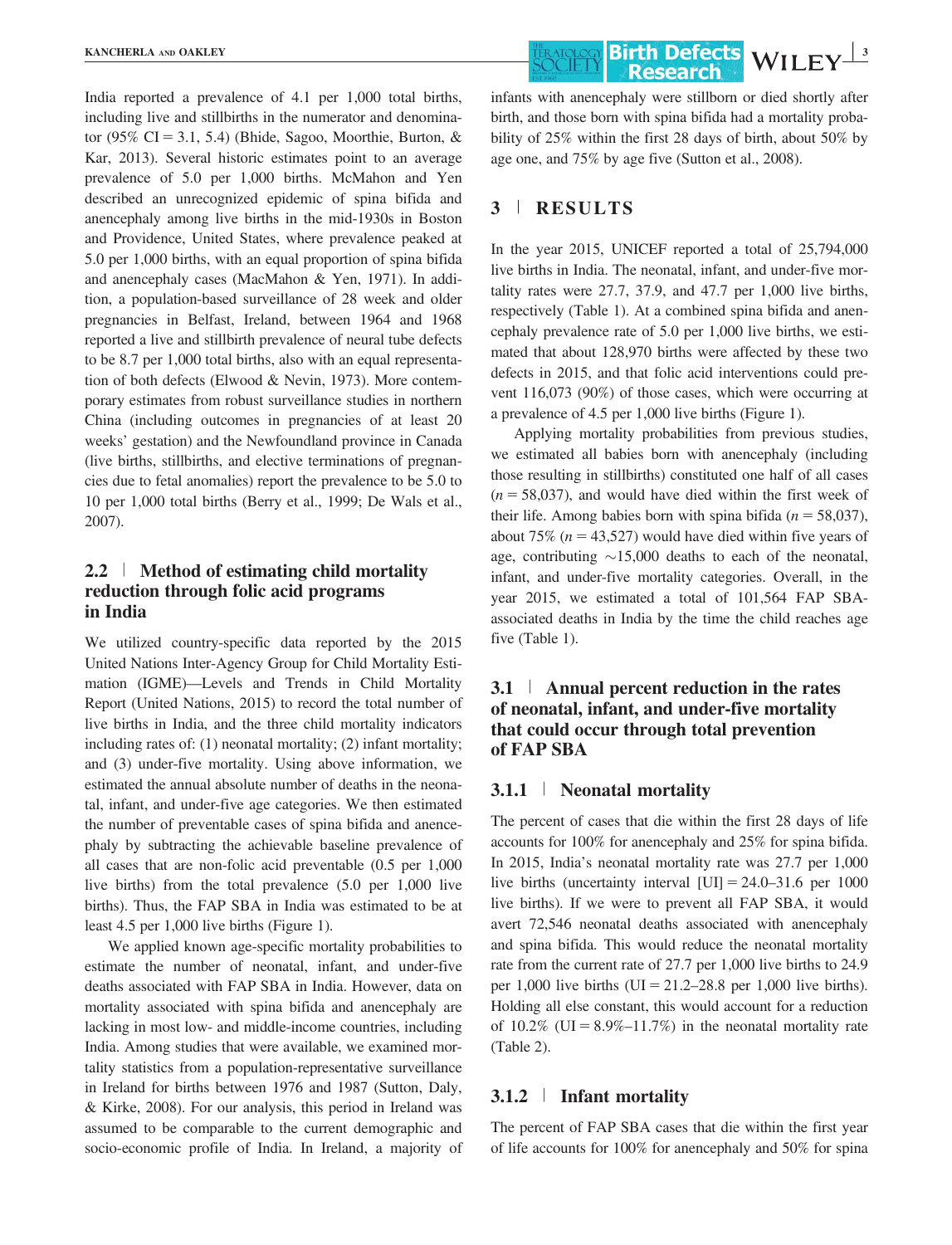

FIGURE 1 Estimated births with folic acid-preventable spina bifida and anencephaly in India, Year 2015 (rounded to nearest 5th)

bifida. In 2015, India's infant mortality rate was 37.9 per 1,000 live births (UI =  $34.1-41.8$  per 1,000 live births). Total prevention of FAP SBA would prevent about 87,055 infant deaths (58,037 deaths due to anencephaly and 29,018 deaths due to spina bifida). This would reduce the infant mortality from 37.9 per 1,000 live births to 34.5 per 1,000 live births  $(UI = 30.7 - 38.5$  per 1,000 live births), a reduction of 8.9%  $(UI = 8.1\% - 9.9\%)$  in the infant mortality rate (Table 2).

## 3.1.3 <sup>|</sup> Under-five mortality

The percent of FAP SBA cases that die by age five years is 100% for anencephaly and 75% for spina bifida. Total prevention of FAP SBA can avoid up to 101,564 deaths associated with these defects among children under age five years. In the year 2015, the under-five mortality rate in India was 47.7 per 1,000 live births. Preventing FAP SBA would have reduced the under-five mortality to 43.8 per 1,000 live births

 $(UI = 38.5-49.4$  per 1,000 live births), contributing to 8.3% reduction (UI =  $7.4\% - 9.3\%$ ) (Table 2).

## 3.2 <sup>|</sup> Proportional contribution of FAP SBA prevention toward achieving the SDG for child mortality reduction

To reach its SDG target for neonatal mortality of 12 per 1,000 live births from the current level of 27.7 per 1,000 live births, India should achieve a reduction of 15.7 per 1,000 live births. Similarly, to achieve its SDG target for underfive mortality from the current level of 47.7 per 1,000 live births to 25 per 1,000 live births, there should be a reduction of 22.7 per 1,000 live births. As shown in our analysis, preventing FAP SBA would reduce neonatal and under-five mortality estimates to 24.8 and 43.7 per 1,000 live births from the current levels of 27.7 and 47.7 per 1,000 live births, respectively. Thus, the proportional contribution of FAP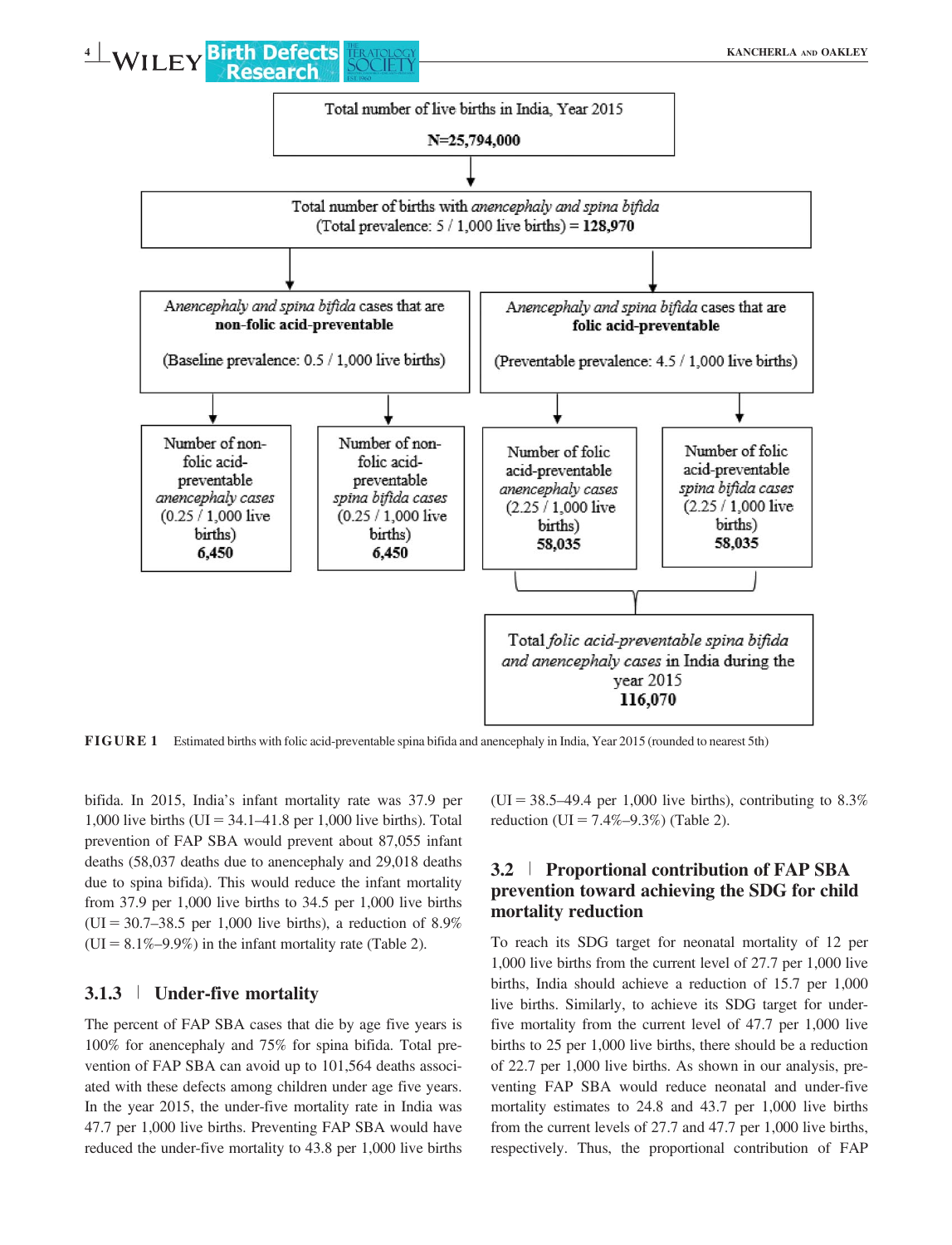

TABLE 1 Indicators and measures of child mortality, and prevalence of, and mortality associated with spina bifida and anencephaly in India, year 2015

| <b>Indicators</b>                                                                                                                                                                                                                                                                                                             | <b>Measures (UI)</b>                                                                                   |
|-------------------------------------------------------------------------------------------------------------------------------------------------------------------------------------------------------------------------------------------------------------------------------------------------------------------------------|--------------------------------------------------------------------------------------------------------|
| Annual live births <sup>a</sup>                                                                                                                                                                                                                                                                                               | 25,794,000                                                                                             |
| UNICEF/UN-IGME child mortality indicators (for all causes) $aa$<br>Neonatal mortality $(0-28 \text{ days of life})$ [27.7/1,000 live births] (UI: 24.0–31.6)<br>Infant mortality $(<1$ year of age) [37.9/1,000 live births] (UI: 34.1–41.8)<br>Under-five mortality ( $\leq$ 5 years of age) [47.7/1,000 LB] (UI: 42.4–53.3) | 714,494 (619,056-815,090)<br>977,593 (879,575-1,078,189)<br>1,230,374 (1,093,666-1,374,820)            |
| Total number of cases of spina bifida and anencephaly                                                                                                                                                                                                                                                                         |                                                                                                        |
| Anencephaly<br>Total number of cases observed at birth prevalence of 2.5/1,000 live births<br>$=(25,794,000 \times 2.50)/1,000$<br>Preventable cases with folic acid at birth prevalence 2.25/1,000 live births<br>$=(25,794,000 \times 2.25)/1,000$                                                                          | 64,485<br>58,037                                                                                       |
| Spina Bifida                                                                                                                                                                                                                                                                                                                  |                                                                                                        |
| Total number of cases observed at birth prevalence of 2.5/1,000 live births<br>$=(25,794,000 \times 2.50)/1,000$                                                                                                                                                                                                              | 64.485                                                                                                 |
| Preventable cases with folic acid at birth prevalence 2.25/1,000 live births<br>$=(25,794,000 \times 2.25)/1,000$                                                                                                                                                                                                             | 58,037                                                                                                 |
| Child mortality averted by total prevention of FAP SBA (number; rate per 1,000 LB)                                                                                                                                                                                                                                            |                                                                                                        |
| Neonatal mortality: 100% FAP anencephaly $(n = 58,037) + 25%$ FAP spina bifida $(n = 14,509)$<br>Infant mortality: 100% FAP anencephaly $(n = 58,037) + 50%$ FAP spina bifida $(n = 29,018)$<br>Under-five mortality: 100% FAP and needphaly $(n = 58,037) + 75%$ FAP spina bifida $(n = 43,527)$                             | 72,546 [24.9/1,000 live births]<br>87,055 [34.5/1,000 live births]<br>101,564 [43.8/1,000 live births] |

a Estimates generated by the UN Inter-Agency Group for Child Mortality Estimation (IGME) in 2015. Downloaded from<http://data.unicef.org> [\[http://www.childmor](http://www.childmortality.org/files_v20/download/IGME%20report%202015%20child%20mortality%20final.pdf)[tality.org/files\\_v20/download/IGME%20report%202015%20child%20mortality%20final.pdf\]](http://www.childmortality.org/files_v20/download/IGME%20report%202015%20child%20mortality%20final.pdf) (Retrieved May 1, 2017).

FAP, folic acid-preventable; SBA, spina bifida and anencephaly; SDG, Sustainable Development Goals; UI, uncertainty intervals; UNICEF, United Nations International Children's Emergency Fund; UN-IGME, United Nations Inter-Agency Group for Child Mortality Estimation.

SBA prevention toward achieving India's SDG goal is 18.5% (UI =  $14.3\% - 23.2\%$ ) (i.e., 2.9 out of the 15.7 deaths per 1,000 live births) for neonatal mortality, and 17.2%  $(UI = 13.8\% - 22.4\%)$  (i.e., 3.9 out of the 22.7 deaths per 1,000 live births) for under-five mortality (Table 2).

## 4 <sup>|</sup> DISCUSSION

We have shown that if India were to prevent all FAP SBA, there would be an important and immediate reduction in neonatal, infant, and under-five mortality rates. The intervention can produce a remarkable reduction in the mortality rates that has a potential to drive India toward its SDG Targets for year 2030. The goal of total prevention of FAP SBA is challenging. But, India has a successful history of reaching challenging public health goals in the past, rolling out programs that eradicated smallpox and eliminated polio. This simple analysis in India demonstrates the importance of preventing FAP SBA not only to eliminate preventable cases of these severely disabling birth defects, but also to reduce associated child mortality. Our estimates provide a strong rationale to increase the likelihood that India pursue the goal of total

prevention of FAP SBA, and achieve reductions in neonatal and under-five mortality associated with FAP SBA. Our analysis in India can also be applied to other countries considering effective folic acid interventions to achieve rapid reductions in their child mortality to reach their SDGs.

An important limitation of our analysis is lack of information on all pregnancy outcomes. The denominators in our analyses included only live births for assessing prevalence. We know that a large proportion of cases with anencephaly result in stillbirths (Elwood, 1970). But stillbirths, and their causes, are not tracked in any of the global mortality estimates (Lawn et al., 2011). Allagh et al. (2015) showed hospital-based stillbirths associated with anencephaly are rarely tracked in India, leading to their underestimation (Allagh et al., 2015). Bhide et al. (2013) reported stillbirth prevalence of spina bifida and anencephaly, but had an overall sample of just 51 cases; the spina bifida and anencephaly associated stillbirth prevalence was presented as 1.7 per 1,000 total births. Sutton et al. (2008) reported that 12% of all cases of spina bifida and anencephaly resulted in stillbirths. Due to variation and paucity of data, we were unable to determine stillbirths associated with spina bifida and anencephaly in India. For our analysis, we assumed stillbirths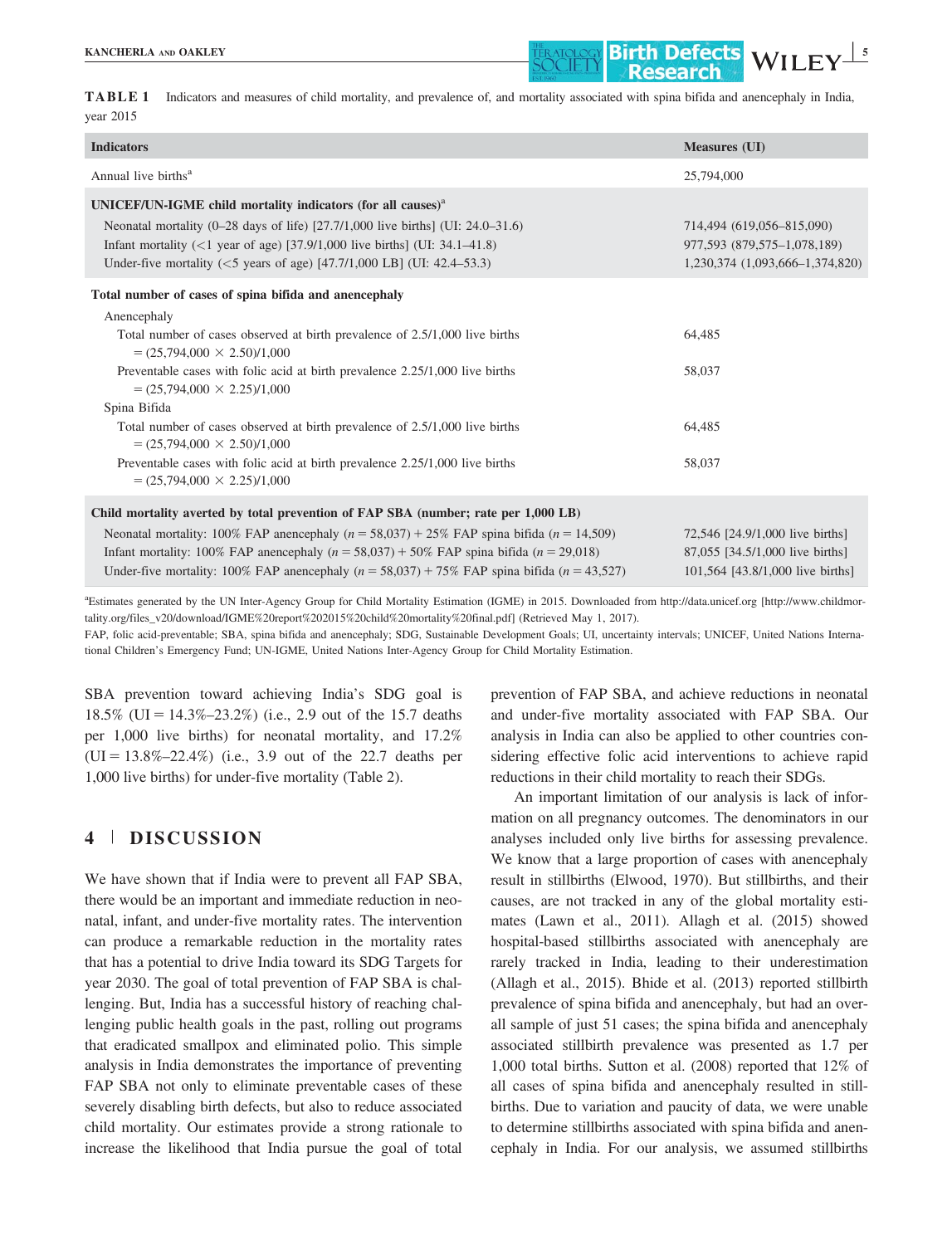TABLE 2 Annual percent reduction in child mortality and proportional contribution of FAP SBA prevention towards achieving the SDG for child mortality reduction in India, year 2015

| <b>Indicators</b>                                                                                                                                                                           | <b>Measures (UI)</b>         |
|---------------------------------------------------------------------------------------------------------------------------------------------------------------------------------------------|------------------------------|
| Annual percent reduction in the rates of neonatal, infant, and under-five mortality that could occur through<br>total prevention of FAP SBA                                                 |                              |
| Neonatal mortality: (neonatal deaths due to FAP SBA/all neonatal deaths) = $(72,546/714,494)$                                                                                               | $10.2\%$ (8.9%-11.7%)        |
| Infant mortality: (infant deaths due to FAP SBA/all infant deaths) = $(87,055/977,593)$                                                                                                     | $8.9\%$ $(8.1\% - 9.9\%)$    |
| Under-five mortality: (under-five year deaths due to FAP SBA/all under-five year deaths)<br>$= (101, 564/1, 230, 374)$                                                                      | $8.3\%$ (7.4%-9.3%)          |
| Proportional contribution of FAP SBA prevention towards achieving the SDG for child mortality reduction                                                                                     |                              |
| Neonatal mortality:                                                                                                                                                                         |                              |
| Neonatal mortality rate achievable through folic acid interventions                                                                                                                         | 24.8/1,000 livebirths        |
| = [Total number of neonatal deaths post-folic acid interventions / total live births]                                                                                                       | $(21.2 - 28.8)$              |
| $=[(714, 494 - 72, 546) / (25, 794, 000)]$                                                                                                                                                  |                              |
| Difference between observed neonatal mortality (year 2015) and achievable neonatal mortality                                                                                                | $2.9/1,000$ livebirths       |
| from folic acid interventions                                                                                                                                                               |                              |
| $= [27.7/1,000]$ live births] $- [24.8/1,000]$ live births]                                                                                                                                 |                              |
| Proportional contribution of preventing FAP SBA to SDG on reducing neonatal mortality<br>$=$ [27.7/1,000 live births (observed) – 12/1,000 live births (SDG Goal)] = 15.7/1,000 live births | 18.4% (14.3%-23.2%)          |
| $=$ [2.9/1,000 live births (with folic acid interventions)/15.7/1,000 live births (needed                                                                                                   |                              |
| reduction for SDG)]                                                                                                                                                                         |                              |
| Under-five mortality:                                                                                                                                                                       |                              |
| Under-five mortality rate achievable through folic acid interventions                                                                                                                       | 43.8/1,000 livebirths        |
| = [Total number of under-five deaths post-folic acid interventions / total live births]                                                                                                     | $(38.5 - 9.4)$               |
| $=[(1,230,374 - 101,564)/(25,794,000)]$                                                                                                                                                     |                              |
| Difference between observed under-five mortality (year 2015) and achievable under-five                                                                                                      | $3.9/1,000$ livebirths       |
| mortality from folic acid interventions                                                                                                                                                     |                              |
| $=$ [47.7/1,000 live births] $-$ [43.8/1,000 livebirths]                                                                                                                                    |                              |
| Proportional contribution of preventing FAP SBA to SDG on reducing under-five mortality                                                                                                     | $17.2\%$ $(13.8\% - 22.4\%)$ |
| $=$ [47.7/1,000 live births (observed) – 25/1,000 live births (SDG Goal)] = 22.7/1,000 live births                                                                                          |                              |
| $=$ [3.9/1,000 live births (with folic acid interventions)/22.7/1000 live births (needed                                                                                                    |                              |
| reduction for SDG)]                                                                                                                                                                         |                              |

FAP, Folic acid-preventable; SBA, spina bifida and anencephaly; SDG, Sustainable Development Goals; UI, uncertainty intervals.

associated with anencephaly to have occurred in the neonatal period. This method is similar to the technique utilized by birth defects surveillance programs when reporting birth prevalence of anencephaly and spina bifida (total live- and stillbirths affected by the birth defect divided by live births only) (Williams et al., 2015). The denominator used in our estimation procedure did not include stillbirths as they are not reliably tracked in India (Bhide et al., 2013). A recent systematic analysis by Blencowe et al. (2016) reported that India has the highest number of stillbirths in the world  $(n = 592,000)$ , and that the overall prevalence of stillbirths varies significantly worldwide with countries in the South East Asian region having an average of 25 stillbirths per every 1000 live and stillbirths combined. Their review also pointed out that prevalence estimates of stillbirths in developing countries were mostly determined based on retrospective household surveys and were an undercount. Without accounting for stillbirths in the denominator, the estimates

we used for the prevalence and mortality for spina bifida and anencephaly may overestimate our findings on achievable prevention of FAP SBA prevalence and associated child mortality. We opine that even if there were a million stillbirths in India each year, accounting for them in the denominator would slightly reduce the prevalence of anencephaly to the most extent (as large proportion of anencephaly-affected fetus are misclassified as neonatal deaths), but would not alter the overall results significantly. Additionally, anencephaly- and spina bifidaaffected pregnancies that result in still births are often underreported, which results in an underestimate of total prevalence of these defects. If this phenomenon is true in India, it can counterbalance the overestimate of prevalence we discussed earlier by not including stillbirths in the denominator. A robust surveillance of all pregnancy outcomes can help overcome limitations in the assessment of prevalence and mortality associated with spina bifida and anencephaly. Results from our analysis should be interpreted as best estimates available with current data, and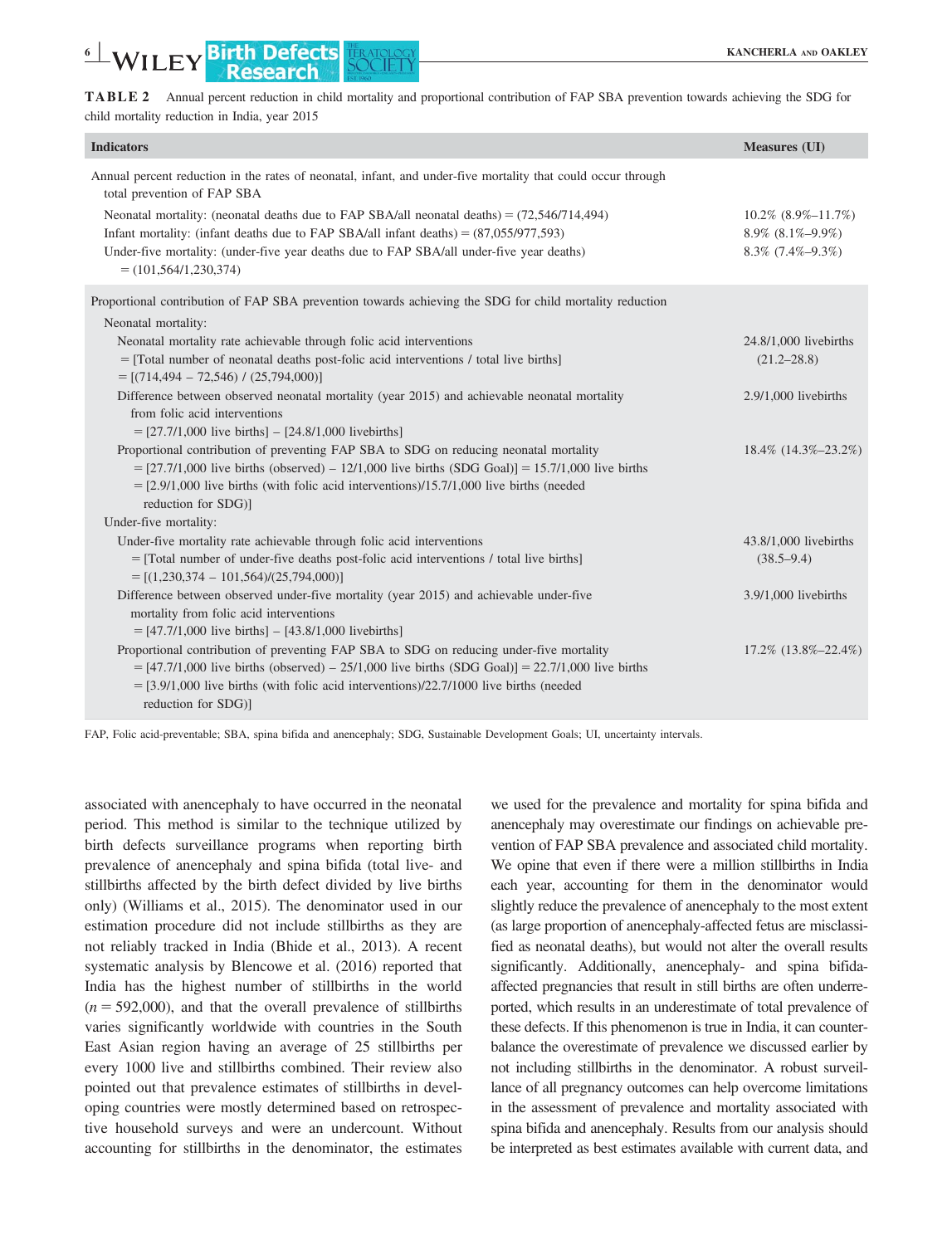have a potential for improvement as better data become available in the future.

The main strength of our analysis is the application of recent knowledge on preventable cases of spina bifida and anencephaly. A non-folic acid preventable spina bifida and anencephaly prevalence in populations has been established by Crider et al. (2014) which is approximately 0.5 per 1,000 births (baseline). Any prevalence above this baseline is shown to be preventable in many countries through mandatory fortification of staples (Atta et al., 2016; Williams et al., 2015). We applied this information in our analysis for estimating the number of FAP SBA in India, a similar approach followed in our previous publication on preventable cases of SBA worldwide (Arth et al., 2016). Developing countries have high baseline prevalence of spina bifida and anencephaly reaching up to 5 per 1,000 births (Christianson et al., 2006). We show in our analysis that a prevention percent can be variable, with higher reductions in countries with a high baseline prevalence of spina bifida and anencephaly and where nutritional deficiencies are significantly higher compared to developed countries, and thus increase the risk of spina bifida and anencephaly several folds.

Mandatory fortification of staples with folic acid would be a cost-effective and efficient primary approach for addressing FAP SBA (Atta et al., 2016; Grosse et al., 2016). Fortification can be implemented quickly in urban and semiurban areas where a majority of women of reproductive age eat centrally processed wheat and rice. As a second strategy, India's Public Distribution System, which provides subsidized food to the poor, could be considered for distribution of fortified wheat flour and rice instead of un-milled grains. Third, technologies that facilitate fortification of staples at small-scale or home-based mills may find success in rural areas. Finally, high-cost, targeted folic acid supplement pill programs for women of reproductive age may be needed in hard-to-reach pockets of the country.

In conclusion, preventing FAP SBA would immediately prevent  $\sim$ 100,000 child deaths in India, leading to reductions in neonatal, infant, and under-five mortality rates. We can also expect large reductions in perinatal mortality associated with FAP SBA. The prevention of FAP SBA should be given a high priority in India because it is a cost-effective, prompt, and a sustainable way to achieve about 18% and 17% of reductions needed for India to reach Target 3.2 SDGs by year 2030, for neonatal and under-five mortality, respectively. In addition, a similar strategy can be employed in all countries to reduce child mortality through effective folic acid programs such as mandatory fortification of staple foods.

#### CONFLICT OF INTEREST

The authors have no financial relationships relevant to this article to disclose.

#### ORCID

Vijaya Kancherla i <http://orcid.org/0000-0002-2803-8030>

#### REFERENCES

- Ahrens, K., Yazdy, M. M., Mitchell, A. A., & Werler, M. M. (2011). Folic acid intake and spina bifida in the era of dietary folic acid fortification. Epidemiology, 22, 731–737.
- Allagh, K. P., Shamanna, B. R., Murthy, G. V., Ness, A. R., Doyle, P., Neogi, S. B., & Pant, H. B.; Wellcome Trust-PHFI Folic Acid project team. (2015). Birth prevalence of neural tube defects and orofacial clefts in India: A systematic review and meta-analysis. PLoS ONE, 10(3), e0118961.
- Arth, A., Kancherla, V., Pachón, H., Zimmerman, S., Johnson, Q., & Oakley, G. P., Jr. (2016). A 2015 global update on folic acidpreventable spina bifida and anencephaly. Birth Defects Research Part A Clinical and Molecular Teratology, 106(7), 520–529.
- Atta, C. A., Fiest, K. M., Frolkis, A. D., Jette, N., Pringsheim, T., St Germaine-Smith, C., ... Metcalfe, A. (2016). Global birth prevalence of spina bifida by folic acid fortification status: A systematic review and meta-analysis. American Journal of Public Health, 106(1), e24–e34.
- Berry, R. J., Li, Z., Erickson, J. D., Li, S., Moore, C. A., Wang, H. ... Correa, A. (1999). Prevention of neural-tube defects with folic acid in China. China-U.S. Collaborative Project for Neural Tube Defect Prevention. New England Journal of Medicine, 341(20), 1485–1490.
- Bhide, P., Sagoo, G. S., Moorthie, S., Burton, H., & Kar, A. (2013). Systematic review of birth prevalence of neural tube defects in India. Birth Defects and Research Part A Clinical and Molecular Teratology, 97(7), 437–443.
- Blencowe, H., Cousens, S., Jassir, F. B., Say, L., Chou, D., Mathers, C. ... Lawn, J. E.; Lancet Stillbirth Epidemiology Investigator Group. (2016). National, regional, and worldwide estimates of stillbirth rates in 2015, with trends from 2000: A systematic analysis. Lancet Global Health, 4(2), e98–e108.
- Castillo-Lancellotti, C., Tur, J. A., & Uauy, R. (2013). Impact of folic acid fortification of flour on neural tube defects: A systematic review. Public Health Nutrition, 16, 901–911.
- Christianson, A. L., Howson, C. P., & Modell, B. (2006). Global report on birth defects: The hidden toll of dying and disabled children. White Plains (NY): March of Dimes Birth Defects Foundation.
- Crider, K. S., Devine, O., Hao, L., Dowling, N. F., Li, S., Molloy, A. M., ... Berry, R. J. (2014). Population red blood cell folate concentrations for prevention of neural tube defects: Bayesian model. BMJ, 349(29), g4554.
- Darmstadt, G. L., Howson, C. P., Walraven, G., Armstrong, R. W., Blencowe, H. K., Christianson, A. L. ... Walani, S. R.; Participant Working Group of the Dar es Salaam Seventh International Conference on Birth Defects and Disabilities in the Developing World. (2016). Prevention of congenital disorders and care of affected children: A consensus statement. JAMA Pediatrics, 170 (8), 790–793.
- De Wals, P., Tairou, F., Van Allen, M. I., Uh, S. H., Lowry, R. B., Sibbald, B. ... Niyonsenga, T. (2007). Reduction in neural-tube